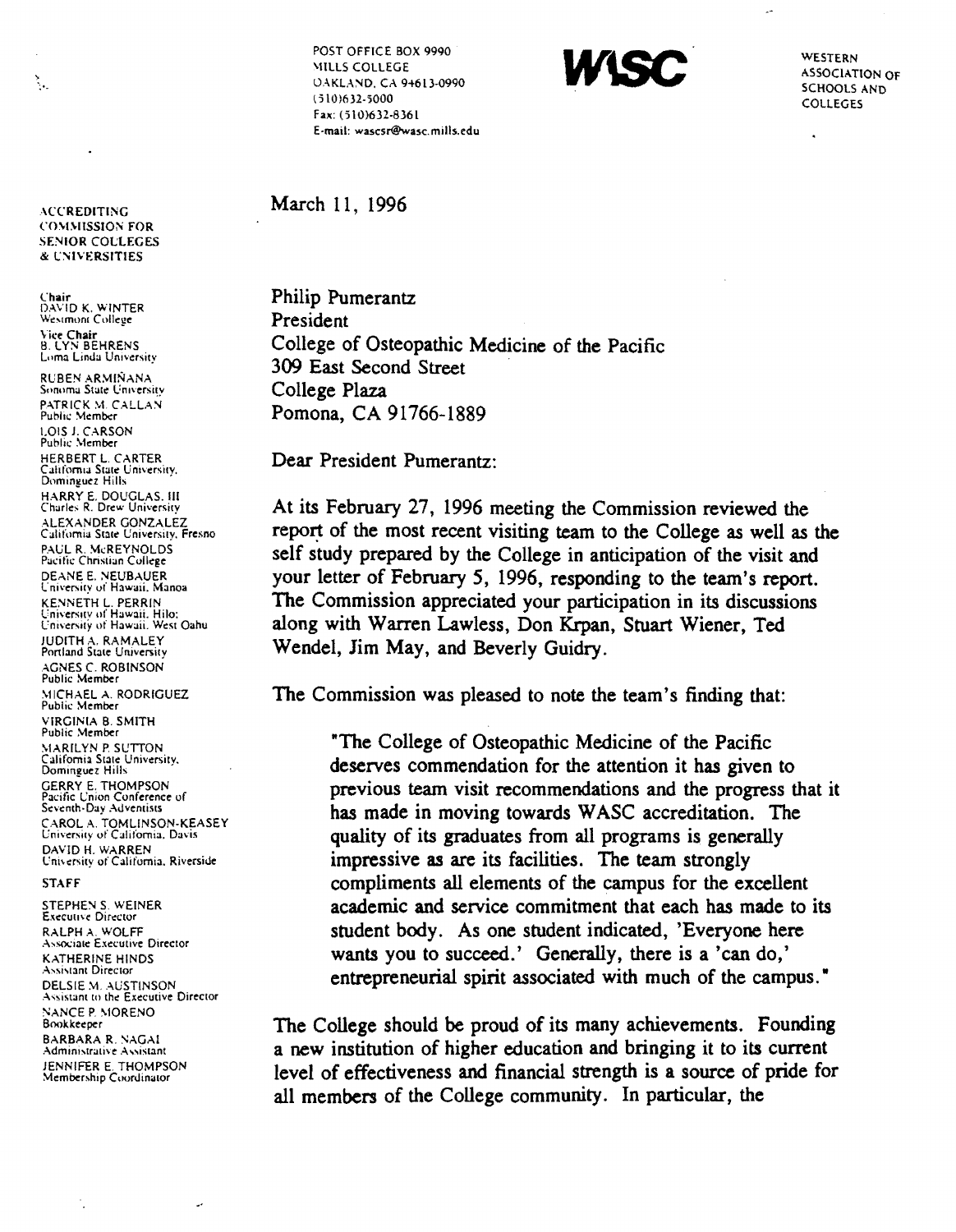Philip Pumerantz March 11, 1996 Page 2

Commission congratulates you on the commitment and dynamic leadership that you have brought to the College during the past 20 years.

 $\bullet$ .

 $\bullet$  .  $\bullet$ 

Both the institution's self study and the visiting team report indicate areas of concern. The visiting team report suggests that the drive for growth and expansion has exacted a significant price in terms of internal communication, due process, and careful consultation on matters that directly affect academic quality. The following constitute the Commission's most serious concerns at this time:

1. The visiting team found that:

"Faculty staffing seems barely adequate and is causing pressure points of concern for all programs. The need to expand the size of its overall core oncampus faculty is acknowledged by the institution in its Self Study. The growth being experienced and forecast will create serious faculty workloads which will be compounded to the extent that COMP enhances the role of research/scholarly activity on campus."

Given the graduate nature of the College, it is troubling to note the finding of the self study that "In reality, few of COMP's faculty have shown an inclination to become involved in research or scholarly activity." The Commission understands that you expect scholarly effort to focus on pedagogical issues. It is essential that the College make progress in demonstrating greater faculty engagement in such endeavors.

Without a faculty workload policy, it is difficult to reach any valid conclusions about the adequacy of the current faculty or of plans for the future. The impasse has been allowed to continue for several years without the Board, the administration and the faculty coming to a satisfactory conclusion. The Commission was gratified to learn that the Faculty Council is identifying an outside consultant to assist in the formulation of a faculty workload statement. In view of COMP's stated intention to become the Western University of Health Sciences, the decision on faculty workload must address forthrightly the need for scholarly and research activity and will, necessarily, have farreaching implications for the future of the institution and its resource needs. The Commission urges that this fundamental policy matter be given high priority in the deliberations of the Board, the faculty and the newly formed National Board of Visitors in coming months.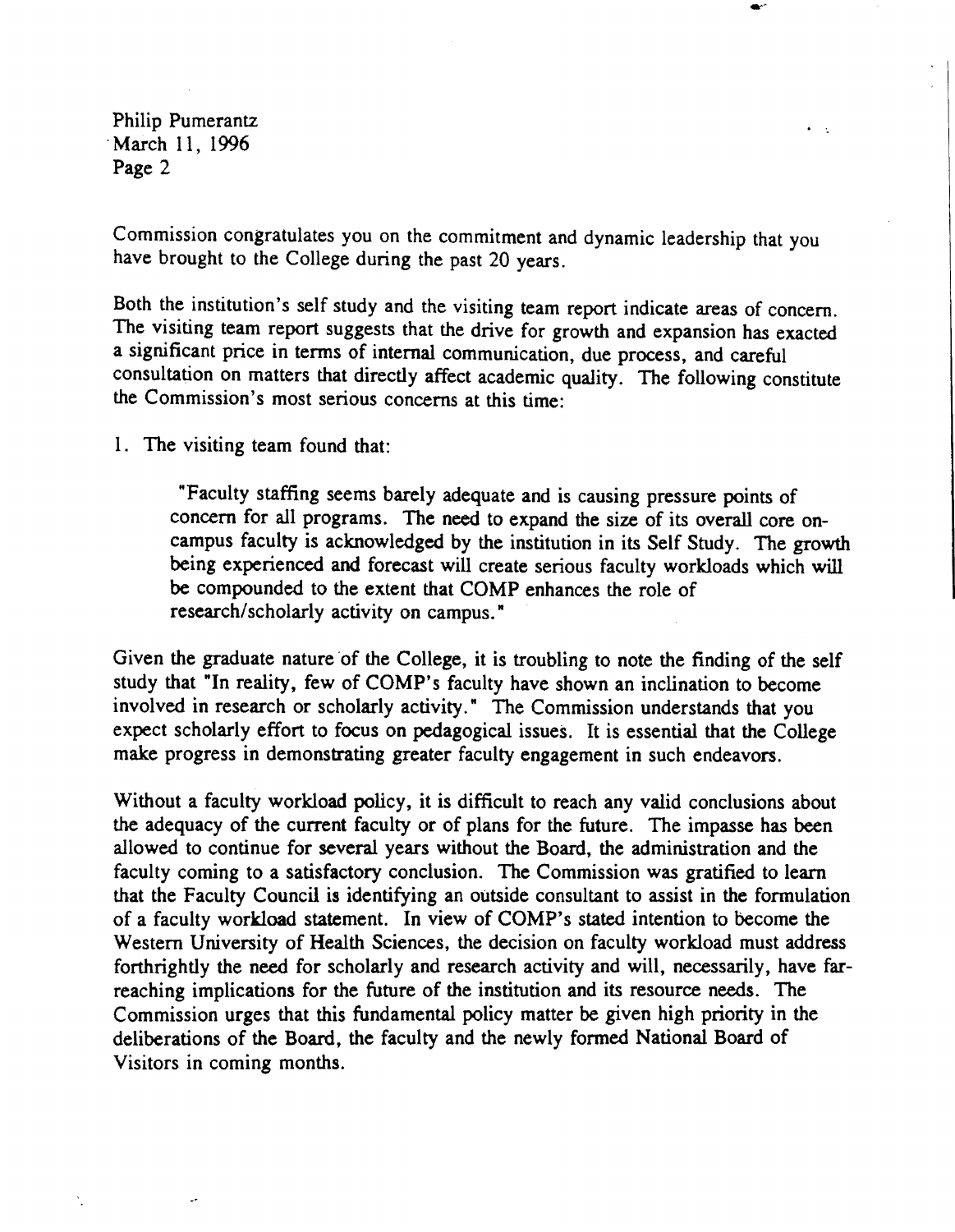Philip Pumerantz March 11. 1996 Page 3

2. The team found that "Laboratories seemed sparsely equipped and computing hardware and software continue to need systematic, but aggressive attention over the next several years." Your letter of February 5 disputes the team finding on this issue. It would be appropriate for the College to arrange for an evaluation of the adequacy of laboratory equipment by an independent panel of experts from comparable health science institutions.

 $\leq$ 

3. The team report suggests that the library is not adequately meeting the service needs of students and that "While the current staff is knowledgeable and strives to meet service expectations, they are stretched too thin." Further, the team reports, ". . . that the D.O. program provides no instruction in library use. For the first two years of the program, the students rely almost entirely on faculty generated course lecture material and have little need or inclination to supplement this material from other sources. "

The team reported recent cuts in the library budget and the consequent necessity of canceling subscriptions to several basic science journals. Your letter of February 5 states that, while the budget for periodicals has been reduced, that the overall budget for the library has increased. The team report also suggests that the thinness of library staffing may be part of a larger picture of inadequate staffing throughout the College. The Commission wishes to stress the need to invest library resources in such a way as to meet the library requirements of the future, not just to recreate past library practices.

4. While the College has made strides in upgrading the sites for clinical practice in the Doctor of Osteopathy program, the team recommends additional reductions "to a level that permits sound management and staffing regarding a quality learning experience or provide additional site management resources to insure a consistency in the quality of the clinical learning experience."

5. There are important gaps with respect to certain institutional policies and procedures. There is no policy governing staff grievances. The visiting team raises important questions as to whether the faculty grievance policy provides an adequate opportunity for review of the substance of faculty grievances. There is no policy assuring regular evaluation of the chief executive officer. The team report also raises questions about the basis upon which faculty decisions regarding dismissal of students for academic cause have been overridden. While the Board must maintain final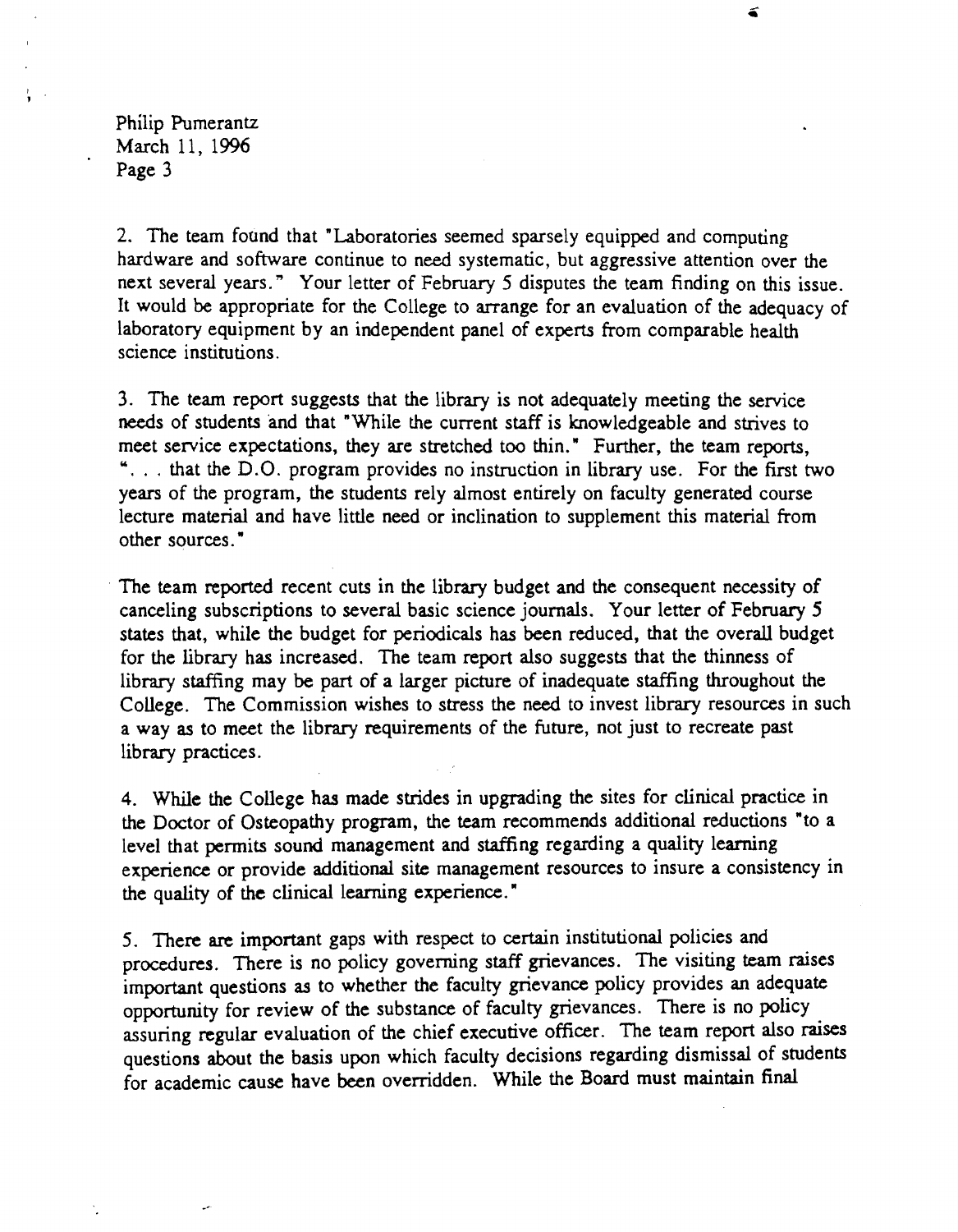Philip Pumerantz March 11, 1996 Page 4

authority with respect to such decisions, the policy governing such decisions should be established and the grounds for overriding faculty recommendations made clear.

The Commission recognizes the considerable strengths of the College and your impressive record of success in preparing well-qualified graduates. The Commission acted.to:

- 1. Grant accreditation to the College:
- 2. Schedule the next comprehensive visit in the fall of 2000; and

3. Request a written progress report by March 15, 1998, with respect to the five issues highlighted in this letter.

Accreditation status is not granted retroactively. Institutions granted the status of accreditation must use the following statement if they wish to describe the status publicly:

"(Name of institution) is accredited by the Accrediting Commission for Senior Colleges and Universities of the Western Association of Schools and Colleges, an institutional accrediting body recognized by the Commission on Recognition of Postsecondary-Accreditation and the U.S. Department of Education."

The phrase: "fully accredited" is to be avoided, since no partial accreditation is possible.. The accredited status of a program should not be misrepresented. The accreditation granted by an institutional accrediting body such as the Commission has reference to the quality of the institution as a whole. Since institutional accreditation does not imply specific accreditation of any particular program in the institution, statements like: "this program is accredited" or "this degree is accredited," are incorrect: and: misleading;...

On a separate-matter, the team reports that COMP's Doctor of Pharmacy degree will require a minimum of 60 units of selected undergraduate courses for admission but will not require the baccalaureate degree. This admission standard violates Standard: 4.C.4. The Commission recognizes that this issue also involves the admissions practices of other institutions accredited by the Commission that offer or plan to offer the Doctor of Pharmacy degree: The Commission will convene a meeting of

 $\mathcal{L}_{\text{c}} = \mathcal{L}$